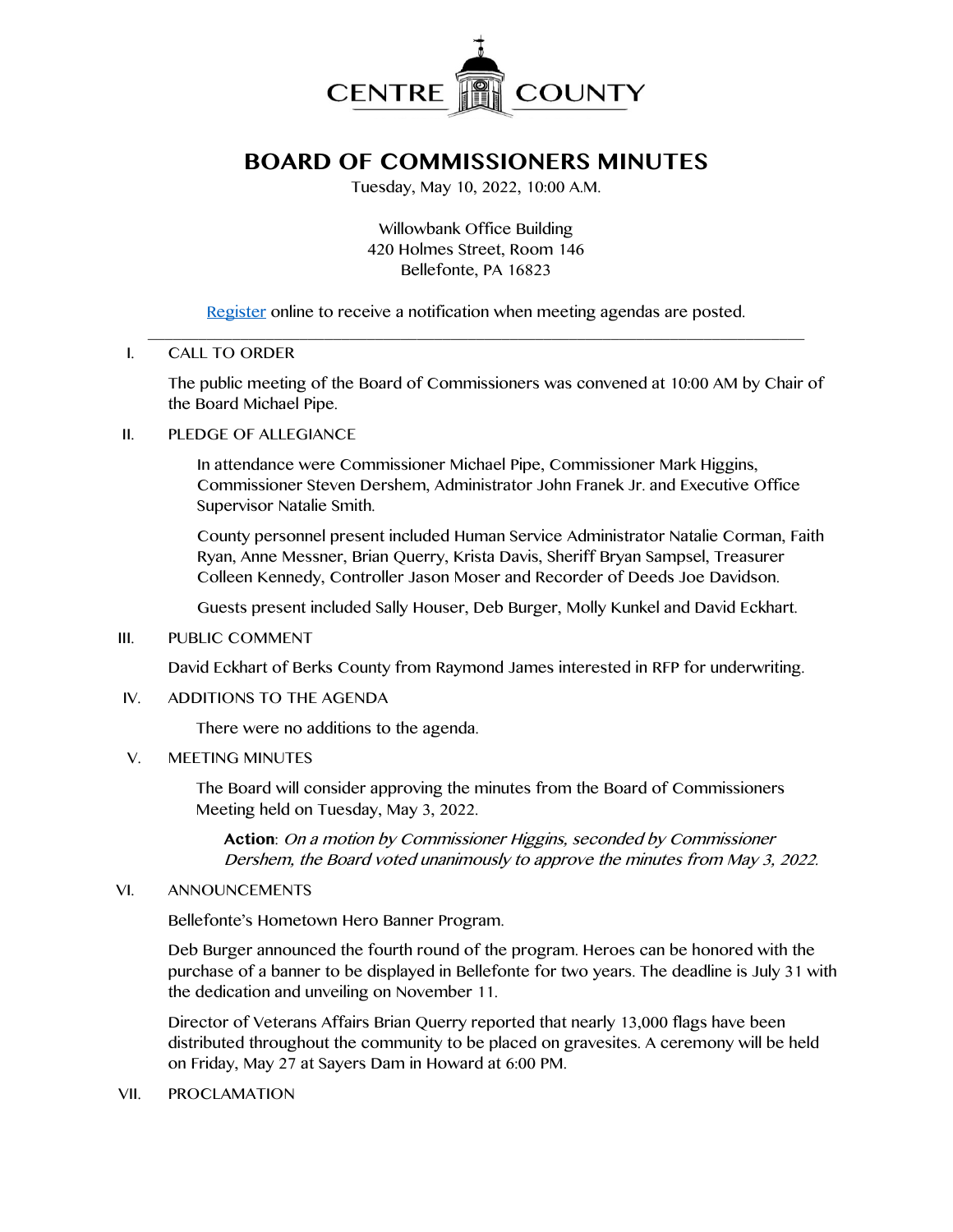Proclamation 19 of 2022 – Proclaiming **May 10-11, 2022** as **Centre Gives Days** in Centre County.

Molly Kunkel the Executive Director of Centre Gives stated that when she last checked, the total was about at \$470,000 of impact all together. She is expecting another great year and figures they will bring in about another \$2 million this year. There are 200 organizations participating this year.

**Action:** On a motion by Commissioner Higgins, seconded by Commissioner Dershem, the Board voted unanimously to adopt Proclamation 19 of 2022.

# VIII. RESOLUTION

- A. Commissioners
	- i. Resolution 7 of 2022 Authorizing John Franek, Jr. Administrator and Chief Clerk the authority to execute financial documents not to exceed \$15,000 on behalf of the County of Centre effective May 9, 2022 – Dept. 111.

**Action:** On a motion by Commissioner Higgins, seconded by Commissioner Dershem, the Board voted unanimously to adopt Resolution 7 of 2022.

ii. Resolution 8 of  $2022 - A$  Resolution in support of an increase in funding for the mental health system in the fiscal year 2022-2023 State budget – Dept. 111.

Human Service Administrator Natalie Corman joined the Board to highlight mental health initiatives. Centre County received approximately \$6 million of Human Service Block Grant funding. This supports individuals who are uninsured or underinsured.

**Action:** On a motion by Commissioner Higgins, seconded by Commissioner Dershem, the Board voted unanimously to adopt Resolution 8 of 2022.

#### IX. BIDS AND PROPOSALS

Centre County Meals Program – Human Service Administrator Natalie Corman asked the Board to approve contract award to the Nutrition Group for the invitation for to provide congregate, in-home, and shelf stable meals to older persons in Centre County – Dept. 521.

**Action:** On a motion by Commissioner Higgins, seconded by Commissioner Dershem, the Board voted unanimously to approve the contract award for Centre County Meals Program.

# X. AMERICAN RESCUE PLAN ACT (ARPA)

# XI. CONTRACTS – AUTHORIZATIONS

A. Commissioners – Assignment of Right to Know Officer to John Franek Jr., Administrator/Chief Clerk, effective May 9, 2022, pay period 11.

> **Action:** On a motion by Commissioner Higgins, seconded by Commissioner Dershem, the Board voted unanimously to approve assignment of Right to Know Officer to John Franek, Jr., Administrator/Chief Clerk.

B. Emergency Communications

Director Norm Spackman presented the following items: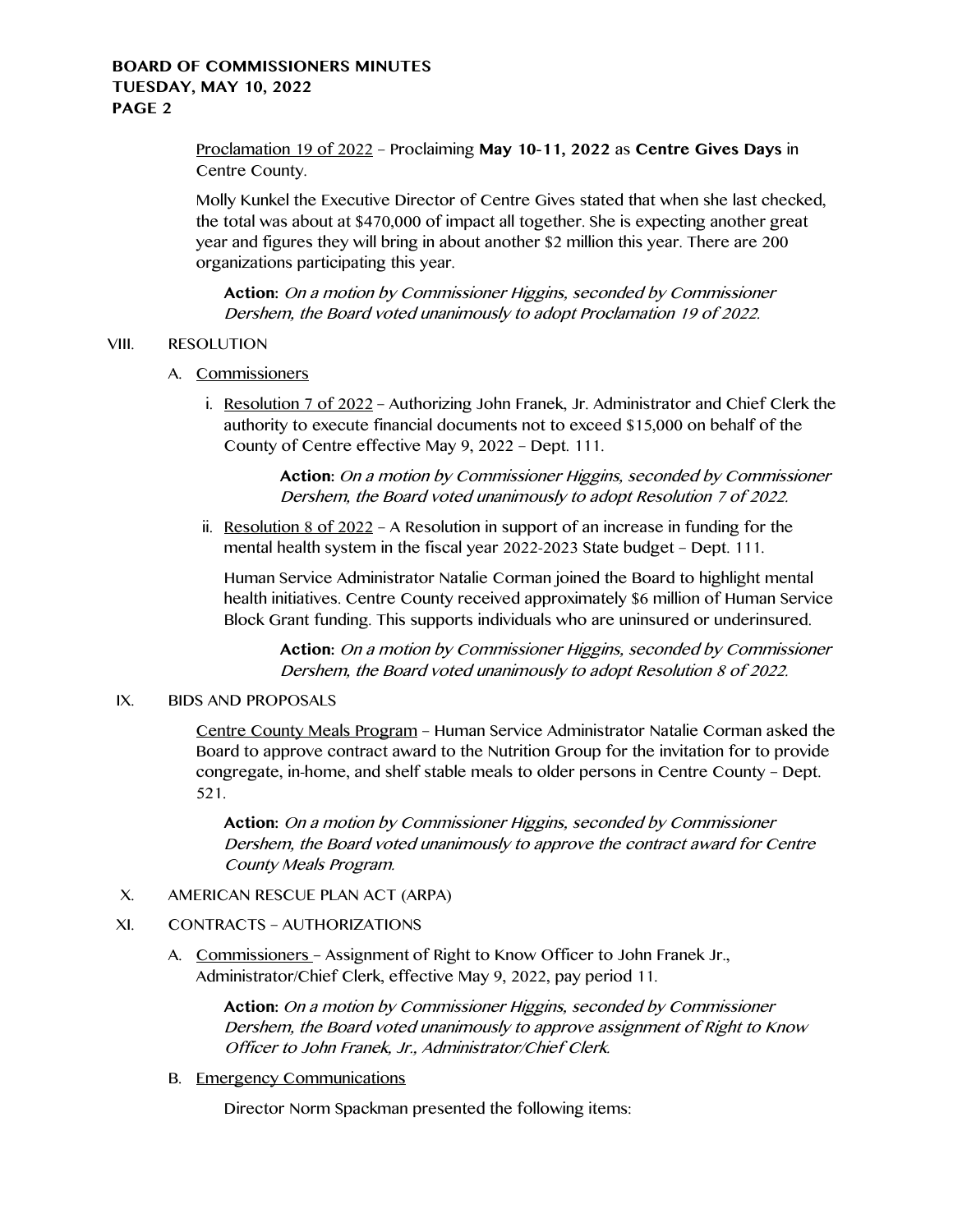- i. Contract with Centre Communications, Inc. to provide multi-purpose Internet Protocol (IP) connect services to Centre County on private microwave equipment that is owned and maintained by Centre Communications, Inc. The contract is effective for one, three-year terms and shall be renewed automatically for succeeding terms of three years unless either Party gives written notice. The contract total is \$12,732 for 2022, \$13,114 for 2023 and \$13,507 for 2024 – Dept. 354.
- ii. Contract with Centre Communications, Inc. to provide Microwave battery maintenance at Centre Hall, Ford Building, Pine Hill, Purdue and Rattlesnake sites. Each site consists of 28 batteries that will be replaced for a total of \$93,850 for the period of April 27, 2022 to May 27, 2022 – Dept. 354.

**Action:** On a motion by Commissioner Higgins, seconded by Commissioner Dershem, the Board voted unanimously to add items i-ii to for Emergency Communications to next week's Consent Agenda.

- C. Human Services
	- i. Adult Services
		- 1. Contract addendum to consider approval of a contract extension for the ESG-CV2 contract through the Department of Community and Economic Development (DCED) for a total of \$182,691. The contract will be extended from ending originally on June 30, 2022 to August 31, 2022 – Dept. 501.
		- 2. Contract addendum to consider approval of a contract extension for the ESG-CV1 contract through the Department of Community and Economic Development (DCED) for a total of \$477,759. The contract will be extended from ending originally on June 30, 2022 to August 31, 2022 – Dept. 501.

**Action:** On a motion by Commissioner Higgins, seconded by Commissioner Dershem, the Board voted unanimously to approve the contract extensions for items i-ii.

D. Planning and Community Development – Anne Messner asked the Board to consider the approval of right-of-way plans for the 2018 Bridge Bundle including the Lower Coleville Road Bridge (Spring Township) and the Fox Gap Road Bridge (Miles Township). The cost to record is \$24.50 for each plan, which is an eligible cost through the Fee for Local Use – Dept 151.

**Action:** On a motion by Commissioner Higgins, seconded by Commissioner Dershem, the Board voted unanimously to approve the right-of-way plans for bridges in Spring and Miles Townships.

E. Capital Projects

Administrator John Franek Jr. introduced the following items:

- i. Adaptative Reuse Design Services Proposal from MG Architects LTD Dept. 971.
	- 1. Standard form of Agreement between owner and architect, construction manager as adviser edition, with a design phase services for a lump sum fixed fee of \$872,000 – Dept. 971.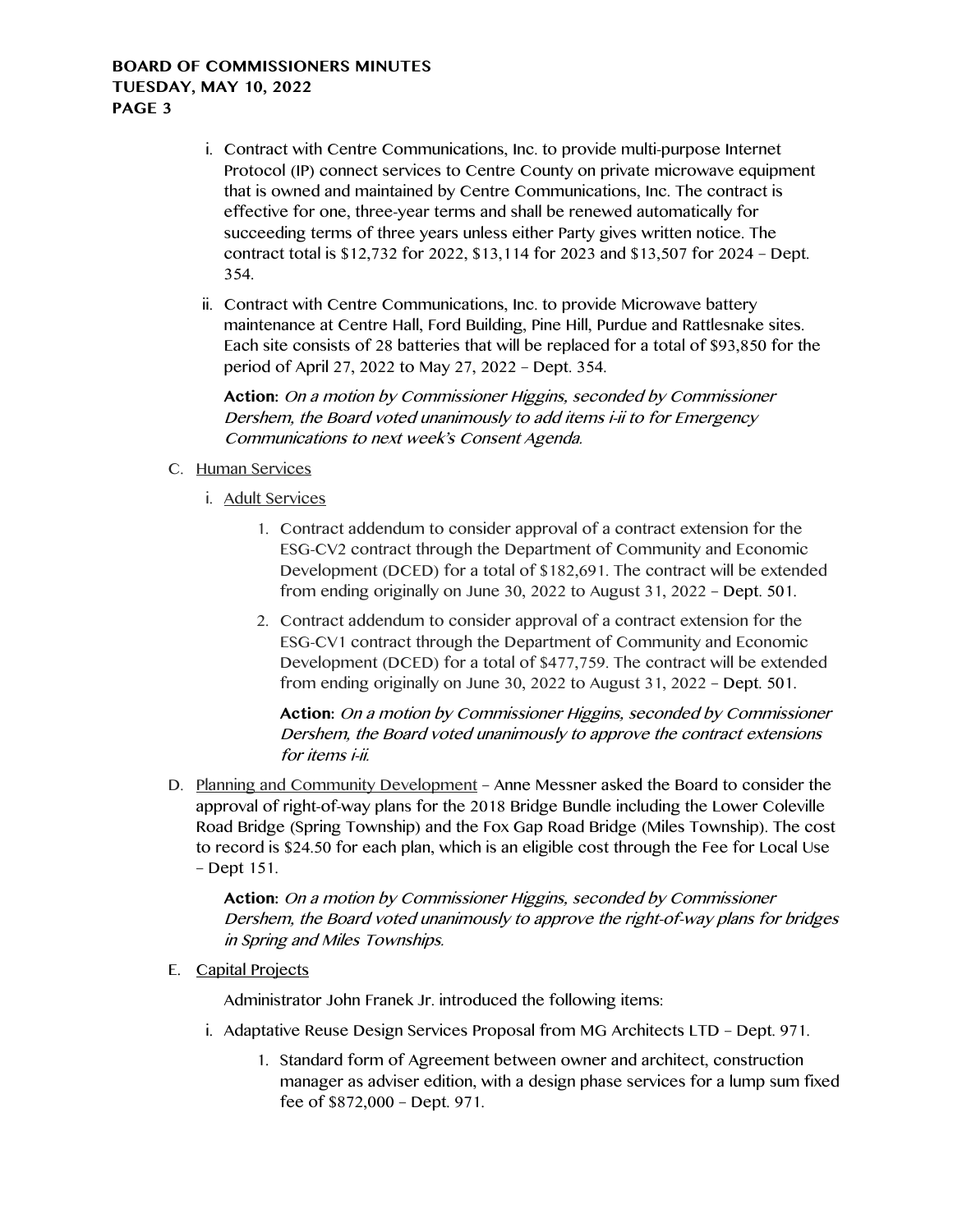2. Bidding and construction phase services estimated reimbursable expenses and additional services upon County request in the amount of \$298,292.24 – Dept. 971.

**Action:** On a motion by Commissioner Higgins, seconded by Commissioner Dershem, the Board voted unanimously to item i for Capital Projects, contingent upon final review of the County Solicitor.

F. Risk Management – Krista Davis asked the Board to consider renewal to lease ten parking spaces from the Borough of Bellefonte. Seven spaces in the North lot and three in the South Municipal lot for a total of \$6,000 for the period of June 1, 2022 to May 31, 2023 – Dept. 271.

**Action:** On a motion by Commissioner Higgins, seconded by Commissioner Dershem, the Board voted unanimously to add the lease of ten parking spaces from the Borough of Bellefonte to next week's Consent Agenda.

#### XII. CONSENT AGENDA

**Action:** On a motion by Commissioner Higgins, seconded by Commissioner Dershem, the Board voted unanimously to approve this week's Consent Agenda.

- A. Sheriff Contract renewal with The Pennsylvania State University to provide law enforcement assistance as needed for Penn State home football games. The University agrees to pay the County at a rate of \$66.66 per hour for each Sheriff Deputy who provides law enforcement services. The contract is effective for one year from the date of execution – Dept. 211.
- B. Weights and Measures Memorandum of Understanding (MOU) with the Department of Agriculture authorizing jurisdiction to conduct certain weights and measure inspections for the period of July 1, 2022 to June 30, 2027 – Dept. 361.
- C. Aging Consider approval to sponsor Adult Children of Aging Parents (ACAP) in the amount of \$1,000 for the period of May 2, 2022 to May 1, 2023 – Dept. 521.
- D. Transportation Consider approval of ordering and purchasing the following vehicles from Hoffman Ford:
	- 1. 2022 Ford Explorer Interceptor fully equipped for the Sheriff Department at a cost of \$36,365 from Hoffman Ford, \$10,904.52 for purchase and installation of equipment from Centre Communications, Inc and \$1,000 for Abel Signs services for a total cost of \$48,269.52. This vehicle is budgeted for 2022 and would replace a vehicle that has met its useful life – Dept. 211.
	- 2. 2022 Ford F-150 Truck at a cost of \$49,500 for the Emergency Management Agency Department. This vehicle is budgeted for 2022 and fully funded by the EMA Department and will replace vehicle 19 that was removed from service in July 2020 – Dept 351.
	- 3. 2022 Ford Escape at a cost of \$26,245 for the Children and Youth Department. This vehicle would replace vehicle 130 that was lost in an accident and funded from the insurance proceeds and the remaining balance from Human Services Block Grant – 511.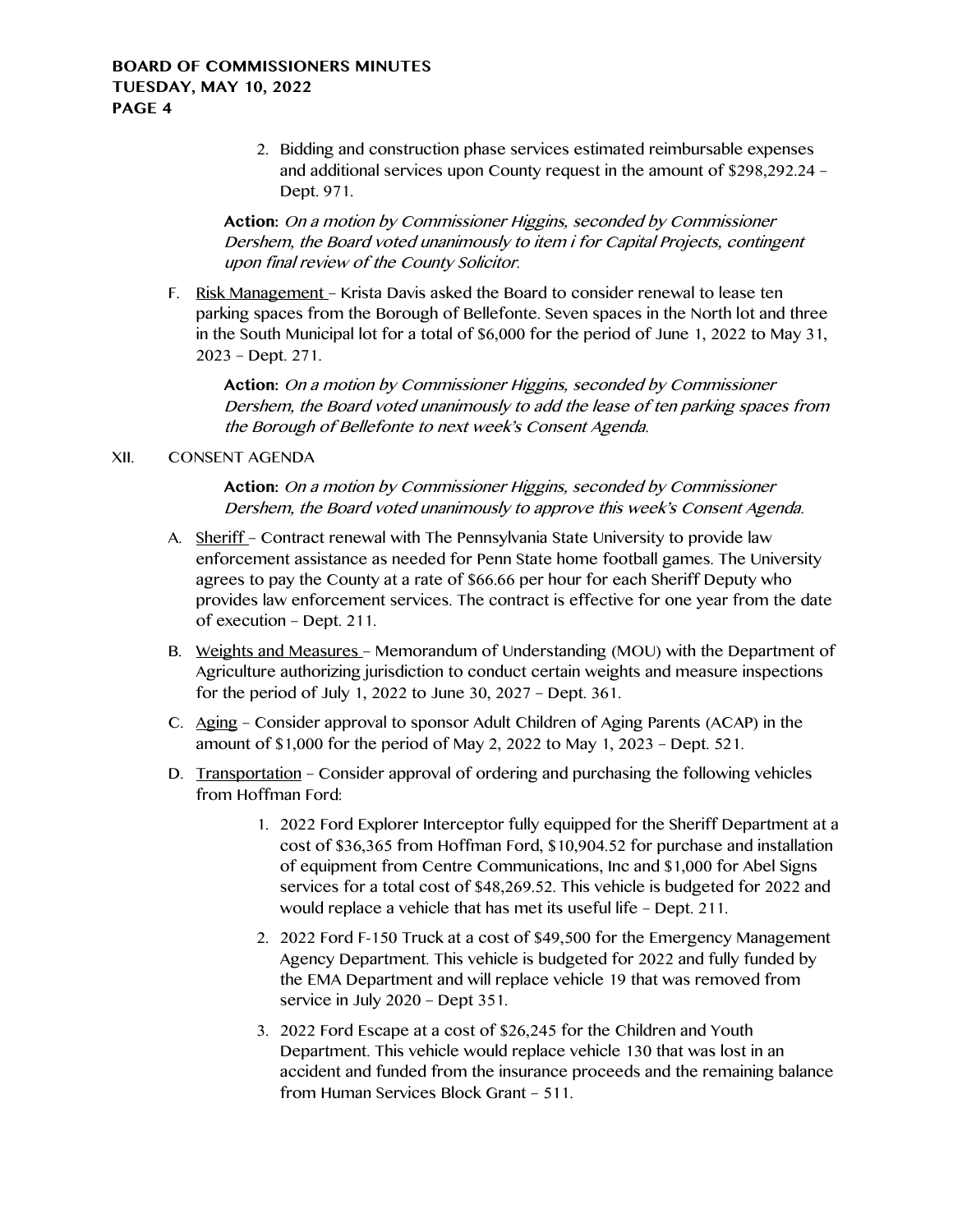- 4. 2022 Ford Escape at a cost of \$26,750 for the Office of Aging Department. This vehicle would replace vehicle 140 and funded by the Aging Department with surplus funds that are earmarked for such purchases – Dept. 521.
- E. Drug and Alcohol Consider approval of the referral agreement between the AIDS Resource Alliance and the County for the period of May 10, 2022 to May 10, 2024 – Dept. 562.
- F. Emergency Communications Contract with Vertiv Corporation for battery replacement for the Uninterruptible Power System (UPS). The contract total is \$17,221.40 for the period of April 11, 2022 to October 11, 2022 – Dept. 354.
- G. Information Technology Services Contract renewal with CDW-G for Cisco Duo Security. Duo is a multi-authentication application used to enhance cyber security. The contract total is \$18,360 for the period of June 4, 2022 to June 3, 2023 – Dept. 142.
- H. Records Management Consider approval for the destruction of County records from the following departments: Financial Management, Risk Management, Tax Assessment, Transportation, Treasurer, District Judge, Human Resources, Domestic Relations, Controller and Central Counties Youth Center. All records exceed the Pennsylvania Historical Museum Commission's guidelines for records retention – Dept. 143.

## XIII. AUTHORITIES, BOARDS AND COMMISSIONS

The citizens listed in the table below have offered their time and energy to serve on the indicated authorities, boards or committees.

| <b>ABC</b>                         | <b>Name</b>      | Action      | Term                                  |
|------------------------------------|------------------|-------------|---------------------------------------|
| C-NET Board of<br><b>Directors</b> | John Franek, Jr. | Appointment | May 10, $2022 -$<br>December 31, 2023 |

**Action:** On a motion by Commissioner Higgins, seconded by Commissioner Dershem, the Board voted unanimously to approve the ABC appointment.

- XIV. LIQUID FUELS FEE FOR LOCAL USE
- XV. CHECK RUN

Check run in the amount of \$6,127,853.59 dated May 6, 2022. Treasurer Colleen Kennedy spoke in regard to the transfer of \$5.5 million from the general account to the insured money market account. This is standard procedure, to allow funds to earn interest and be disbursed as needed over the course of the year.

**Action:** On a motion by Commissioner Higgins, seconded by Commissioner Dershem, the Board voted unanimously to approve the check run dated May 6, 2022.

- XVI. ADMINISTRATOR'S REPORT
- XVII. C-NET REQUESTS
- XVIII. LETTER OF SUPPORT
- XIX. REPORTS ANNOUCEMENTS.